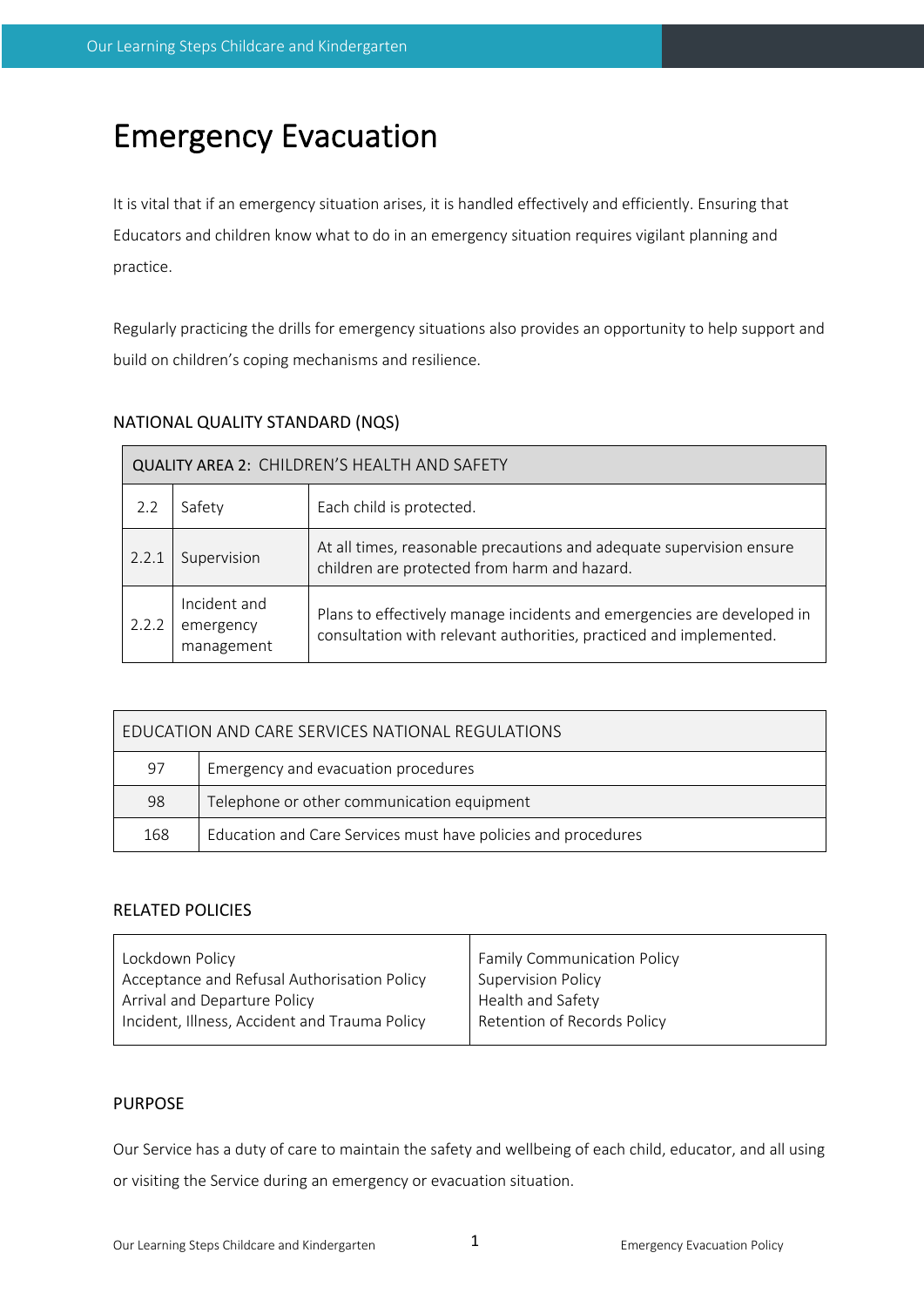#### SCOPE

This policy applies to children, families, staff, management, and visitors of the Service.

#### IMPLEMENTATION

We define an emergency as an unplanned, sudden or unexpected event or situation that requires immediate action to prevent harm, injury, or illness to persons, or damage to the Service's premises. Emergency situations may pose a risk to an individual's health and safety. It is important that Services identify potential emergencies that may be specific to their location and environment.

To ensure compliance with National Regulations, our Service will ensure that:

- Emergency evacuation plans are displayed in prominent positions near each exit and in the children's classrooms.
- The plan includes a floor plan for ease of reference.
- Emergency evacuation rehearsals (drills) will be practiced every three months by the responsible person, all staff members, volunteers, and children present on the day.
- Each drill will be documented.
- The Approved Provider will conduct a risk assessment to identify potential emergencies that are relevant to the service.
- Our emergency telephone list (located next to the telephone) includes the numbers for:
	- o Local fire station,
	- o Local Police Station,
	- o State Emergency Services.

Circumstances under which an emergency evacuation will occur may include:

- Fire within the building or playground.
- Fire in the surrounding area where the Service may be in danger: If you are unsure how close the fire is contact your local fire station or local Rural Fire Service. Alternatively we use the app (*VicEmergency*), as telephone services can be disrupted during fires.
- Flood (call State Emergency Service).
- Terrorist threat.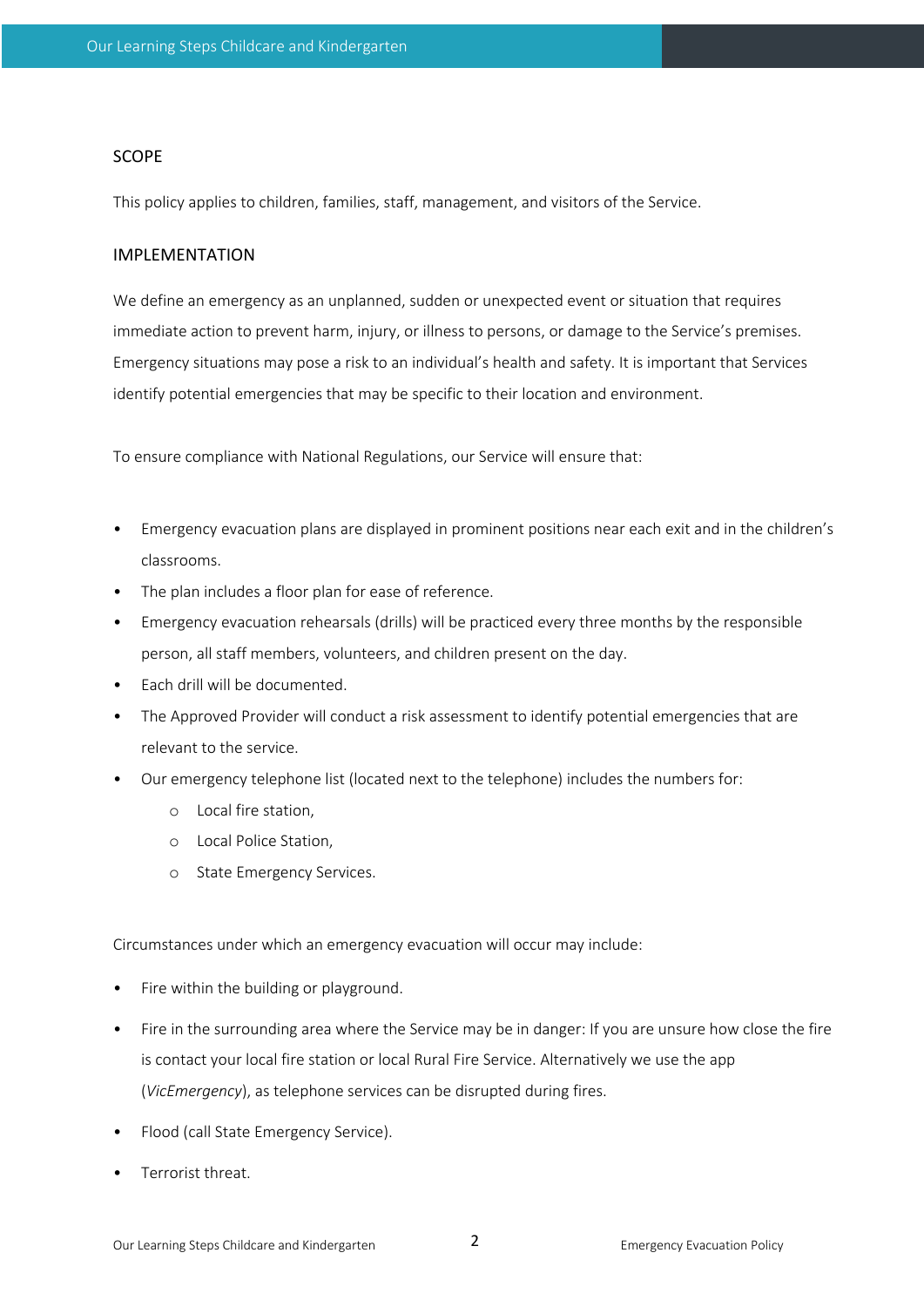• Other circumstances may include: gas explosion, traffic accident, or any event which could render the building unsafe.

### Procedures

- Our Service will maintain an up-to-date register of emergency telephone numbers. A copy of the current list will always be available in the emergency evacuation bag.
- Emergency telephone numbers will be displayed in the office.
- National Regulations state that Evacuation rehearsals are to be practiced every 3 months: However, to ensure best practice our Service will conduct emergency evacuation drills in a weekly block once a term so that all children and staff experience an evacuation on a regular basis.
- Each time an emergency evacuation drill is performed it is to be timed and documented in the *Emergency Evacuation Rehearsal Record*.
- After reflection, notes on any areas that need improving or revising are to be documented in the *Evacuation and Lockdown Report*. Educators will discuss and implement strategies to make continuous improvement to procedures which may be documented in the Service's Staff Meeting minutes and Quality Improvement Plan.
- In the event of limited Educators (e.g. early morning or late afternoon), staff members are to work together to perform the duties as per the evacuation plan (the roster should support one Certified Supervisor being on the premises at all times to take responsibility and delegate duties). This scenario may be discussed and documented in the Service's Staff Meeting Minutes (WHS).
- In the event of a fire within the service resulting in damaged phone lines, a staff member will seek assistance from neighbouring residents or businesses and / or use the mobile phone as per the Emergency Evacuation Plan.
- All fire extinguishers, fire blankets, fire hoses, and other emergency equipment located throughout the service will be inspected and tested at six monthly intervals by an authorised company as per the Australian Safety Standard AS 1851: *Maintenance of Fire Protection Systems and Equipment*.
- Extinguishers will be emptied, pressure tested, and refilled every five years.
- All tests performed on emergency equipment and the date on which it was tested will be recorded on a label or metal tag attached to the unit. Certificates to verify testing will be filed.
- The Nominated Supervisor is responsible for ensuring all educators, including casual/relief educators and staff members, are familiar with our Emergency Evacuation Policy and procedure.

Important: The notification of a serious incident to a regulatory authority (within 24 hours) is required when emergency services have attended an education and care service in response to an emergency, rather than as a precaution or for any other reason.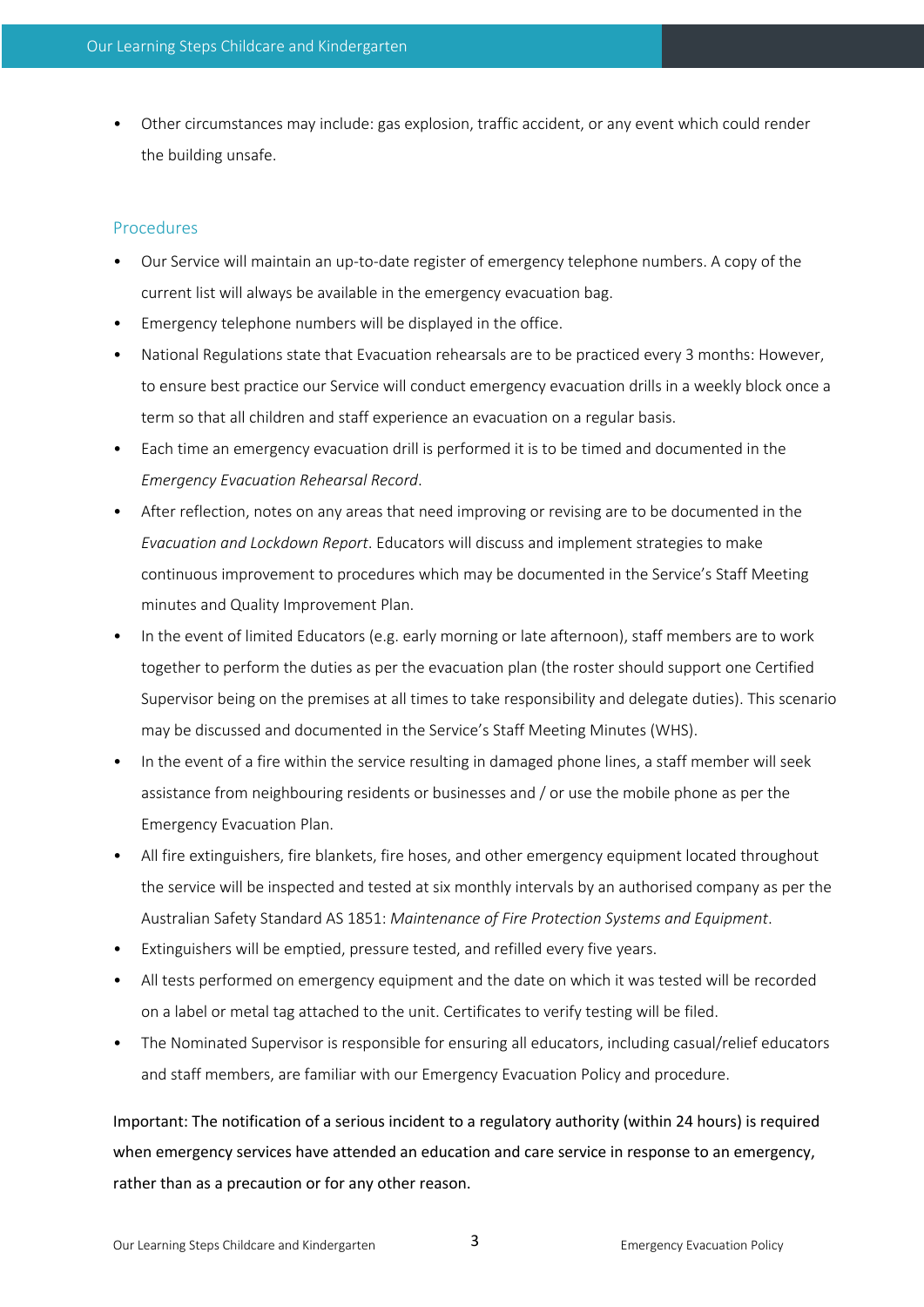## JURISDICTION SPECIFICATIONS FOR VICTORIA

#### VICTORIA (VIC)

- Country Fire Authority Victoria: www.cfa.vic.gov.au
- Victoria Police: www.police.vic.gov.au
- Victoria State Emergency Service: www.ses.vic.gov.au

#### Source

Australian Children's Education & Care Quality Authority. (2014).

Australian Government – Emergency Services: http://www.australia.gov.au/information-and-services/public-safety-andlaw/emergency-services

Children's Services Central. (2012*). Managing emergency situations in education and care services.* PSC National Alliance: http://www.cscentral.org.au/Resources/managing-emergency-situations.pdf

Early Childhood Australia Code of Ethics. (2016).

Fire Protection Association Australia: www.fpaa.com.au/

Fire System Services: http://www.firesys.com.au/Fire-Extinguisher-Service-and-Maintenance-pg14686.html

Guide to the Education and Care Services National Law and the Education and Care Services National Regulations. (2017).

Guide to the National Quality Standard. (2017).

Revised National Quality Standard. (2018).

*Work Health and Safety Act 2011.*